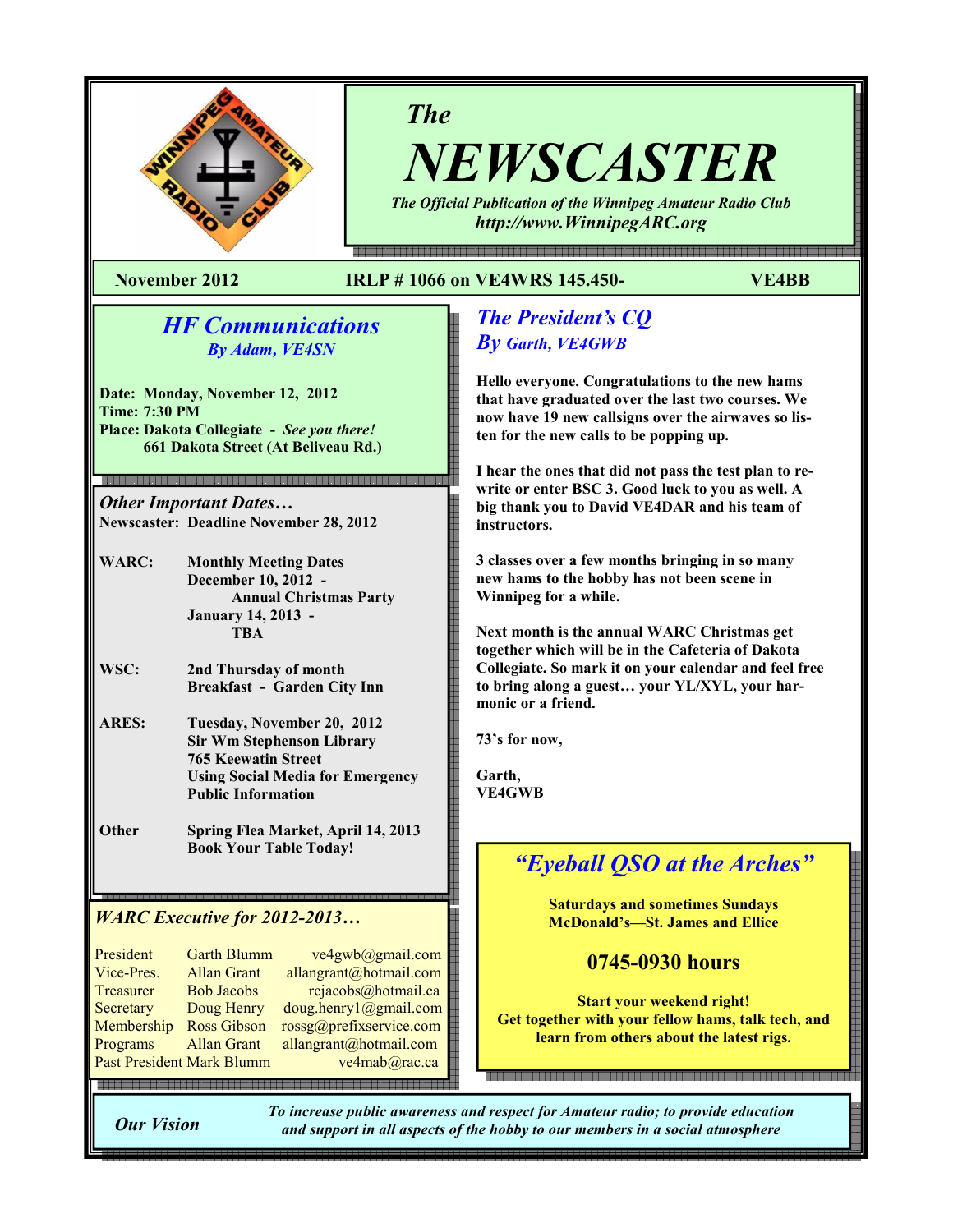## 2 **WARC Meeting Minutes,** October 15, 2012 Taken by Doug Henry, VE4TG

President called meeting to order at 1934.

#### Introductions-

Several visitors at meeting including a number of grads from recent short course who are waiting for their call signs as well as Allan VE4AJG's daughter. 48 in attendance.

## Minutes-

Previous minutes accepted as published, Seconded: 1st VE4HK, 2nd VE4VZ

RAC Report-Derek VE4HAY not in attendance.

## Treasurer's Report-

By Bob VE4RCJ. At the end of September the banks showed us with a credit of 6682.01. However we had a cheque for 25 outstanding leaving us a true balance of 6657.01. The proposed budget for next year was presented. With respect to questions re the cost of books not matching the money received it was explained that courses were ongoing and book inventory did not balance at year end. Copy of monetary results from flea market were circulated. Raffle will start early, one of the prizes will be a radio. Insurance rate not known due to lack of information re RAC membership. Field day expenses have planned for.

#### Membership Report-

By Ross VE4RWG. 77 paid memberships to date and counting.

## ARES Report-

By Jeff VE4MBQ. A Winnipeg ARES report was included in the Oct newsletter. October has been a way busier than expected and it's only the middle of the month! From an alert for rural wildfires, a planned exercise with the City of Winnipeg, a call-out for a Severe Winter Storm, our fundraising operation with the WARC flea market, preparation for our Annual General Meeting and preparation for an upcoming Public Service Event.

Thanks to Winnipeg ARES supporters who donated articles or their time to make our Silent Auction a success as well as those who support us by purchasing Silent Auction tickets. Ed VE4EIH and his team did a great job SUN 14 Oct!

The Winnipeg ARES Annual General Meeting is Tue 16 Oct 1900h Sir Wm Stephenson Library 765 Keewatin St.

## Flea Market Report-

By Dick VE4HK. Sold 20 tables, had some problems with PA system, Company from BC donated prizes, Ruth's kitchen was popular as usual and did very well revenue wise. First prize of 100\$ won by Rollie VE6SW, Second prize of 50\$ won by Peter VE4PH. Dick expressed thanks and appreciation to all the volunteers who helped. Date for next year's event is April 14th. Dick also reported that WARC has an opportunity to secure a new tower and he is looking for volunteers to assist in taking it down.

# Education Report-

By David VE4DAR. The first basic course just finished with 12 students successfully passing, a better than expected result. Course was taught by six instructors. 3 of the recent grads in attendance at the meeting tonight. The 2nd basic course which is filled starts this Saturday. Thinking of a running a new course in Jan that will run 4 Saturdays.

David expressed his thanks and gratitude to the WSCRC for the use of their classrooms and facilities. David put forth a motion for a \$100 honorarium to the club as a token of appreciation for their support.

We still have 2 Basic study guides on hand and more to be ordered.

# DX Report-

by Adam VE4SN. Some CW stations coming through, 10m opened up a couple of weeks ago. Made CW contacts with Saudi Arabia and also worked an Oman station on CW. Hoping for improvement in propagation.

## New Advanced Course-

Peter VE4TTH indicated an interest in starting an Advanced Course next January with classes to be held on Mondays and Thursdays. The course would run a minimum of 6 weeks. Peter is looking for instructors for the course and requests that persons interested in taking the course contact him. Course fees to be determined. 6 people indicated an interest in obtaining an advanced study guide.

# VE4WDR-

The UHF antenna at the VE4WDR D-STAR repeater site has been upgraded to a 4 bay di-pole increasing coverage within and surrounding Winnipeg. Thank you to Rosi VE4YYL for acquiring and donating it.

## New Business-

President Garth stated that he has 30 boxes of QST magazine dating from 1930s up in storage locker. They are largely complete although some editions are missing. He's looking for volunteers to help disperse them to interested parties.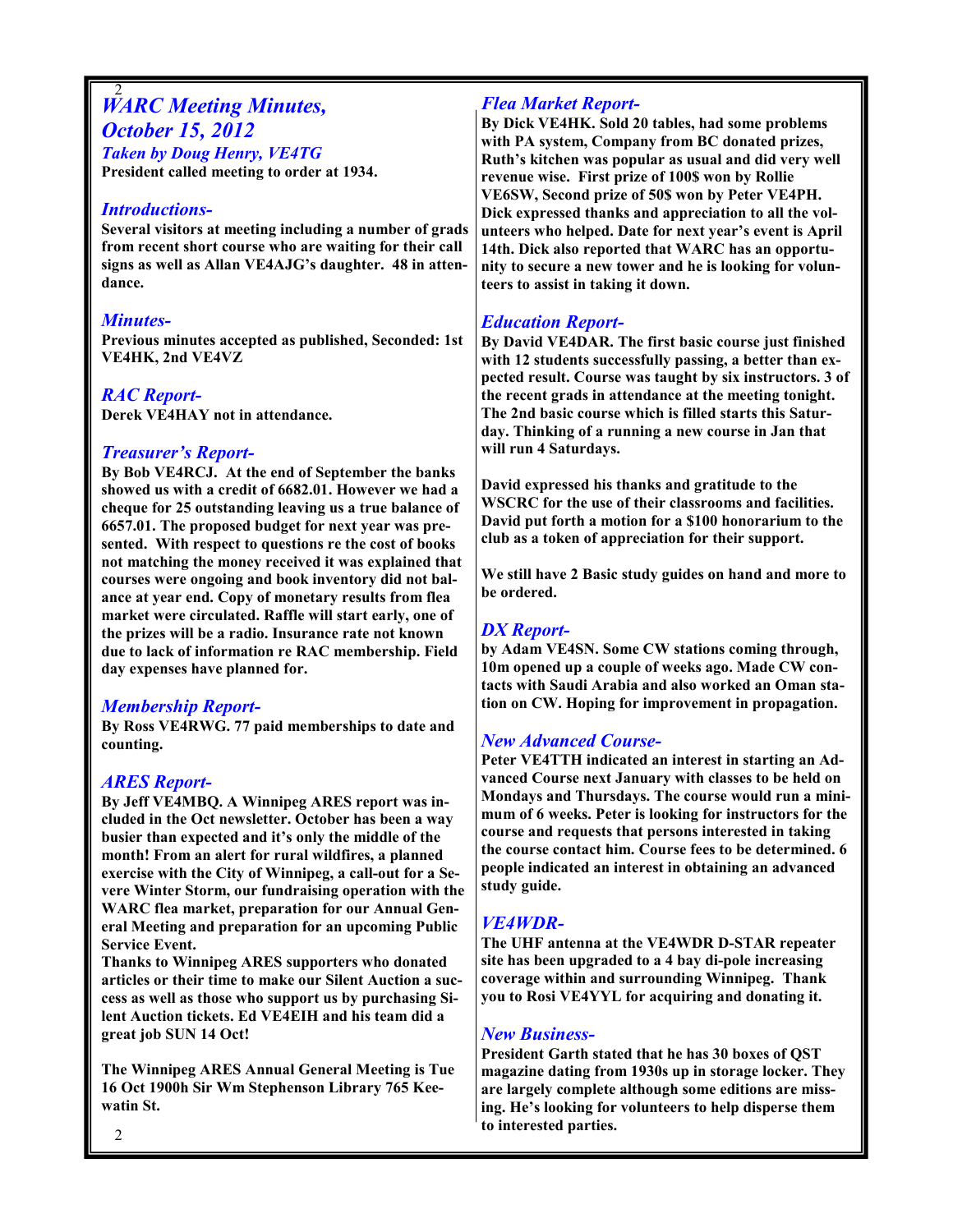| 3<br>This is a computer game event coming up noon on 9th                                                                                                                     | BC, contributed 5 prizes, in lieu of paying for their ta-                                                                                                                                                            |  |  |
|------------------------------------------------------------------------------------------------------------------------------------------------------------------------------|----------------------------------------------------------------------------------------------------------------------------------------------------------------------------------------------------------------------|--|--|
| to 11th for 24 hours, Jim VE4SIG volunteered, contact<br>Allan VE4AJG for further info.                                                                                      | ble.                                                                                                                                                                                                                 |  |  |
| President indicated he had received a request for sup-                                                                                                                       | <b>Prize winners were as follows</b><br>Cloth bag                                                                                                                                                                    |  |  |
| port to contact the ISS station from a local science                                                                                                                         | donated by Fleetwood Digital<br><b>Jeff Dovyak, VE4MBQ</b><br>Mouse pad                                                                                                                                              |  |  |
| teacher. Was suggested to talk to Alan VE4YZ.                                                                                                                                | donated by Fleetwood Digital Tony Duchscherer, VE4TY<br>T-shirt                                                                                                                                                      |  |  |
| Rolf VE4VZ suggested that someone be appointed to<br>replace Ruth, Jeff VE4MBQ suggested this be done by                                                                     | donated by Fleetwood Digital<br><b>Brad Honke, VE4XM</b><br>\$25.00 gift certificate                                                                                                                                 |  |  |
| the executive. Agreed that the executive would take this<br>on.                                                                                                              | donated by Fleetwood Digital<br><b>Rolf Bandlow, VE4VZ</b><br>\$25.00 gift certificate<br>donated by Fleetwood Digital<br>John van den Beuken                                                                        |  |  |
|                                                                                                                                                                              | \$50.00 cheque<br>donated by WARC<br>Peter Haertel, VE4PH                                                                                                                                                            |  |  |
| Dick VE4HK moved motion to adjourn, seconded by<br><b>Jim VE4SIG</b>                                                                                                         | \$100.00 cheque<br>donated by WARC<br><b>Rolly Wilkins, VE6SW</b>                                                                                                                                                    |  |  |
| Bob VE4RCJ won 50/50 draw for the 2nd time in a<br>row.                                                                                                                      | Congratulations to all the winners.                                                                                                                                                                                  |  |  |
| The evening ended following an interesting and infor-<br>mative presentation on Amateur Radio Satellite Com-<br>munications by Andy, VE4RDO.                                 | Thanks to Ruth Mills VE4XYL for all the hard work,<br>and many hours she puts in annually for our Flea Mar-<br>kets.                                                                                                 |  |  |
| What have you done to "promote                                                                                                                                               | She watches carefully for bargains on soft drinks, cof-<br>fee, and other ingredients for her delicious food from<br>Ruth's Kitchen. She spends many more hours prepar-<br>ing the food for our gustatory enjoyment. |  |  |
| amateur radio this week"                                                                                                                                                     |                                                                                                                                                                                                                      |  |  |
| That line we credit to an old News stalwart, Peter                                                                                                                           |                                                                                                                                                                                                                      |  |  |
| Parker with using in his old VK1 and VK3 casts many years<br>ago and it still stands true -WIA                                                                               | Thanks also to the following volunteers, including those<br>anonymous people who set up and took down the tables<br>and chairs. Without their help, there would not be a<br>successful Flea Market                   |  |  |
| <b>2012 Fall WARC Flea Market Report</b>                                                                                                                                     |                                                                                                                                                                                                                      |  |  |
| <b>By Dick, VE4HK</b>                                                                                                                                                        | <b>Admission Door</b><br>Gordon Jewsbury VE4OK, Dave Stimpson VE4DJS,<br>Patrick Harapiak VE4PTH, Judy Harapiak VE4JUD,<br>and Roger Froebe VE4RLF,                                                                  |  |  |
| The Fall WARC Flea Market was held on October 14,<br>at Heritage Victoria Community Club, on a beautiful<br>fall day. The event was very successful, financially and         |                                                                                                                                                                                                                      |  |  |
| socially. From what I saw, everyone had a wonderful<br>time at the Flea Market.                                                                                              | <b>Vendor's Door</b>                                                                                                                                                                                                 |  |  |
|                                                                                                                                                                              | Mariska Maguire VE4MMG and Robert Iwacha<br><b>VE4RAI</b>                                                                                                                                                            |  |  |
| Ruth Mills VE4XYL was in charge of table sales. The<br>room can comfortably hold thirty tables. It is unfortu-                                                               |                                                                                                                                                                                                                      |  |  |
| nate that she sold only 20. This actually worked out<br>well, since all tables were lined up around the perime-<br>ter of the room. This allowed lots of space for people to | <b>Ruth's Kitchen</b><br>Diana Allen, Mariska Maguire VE4MMG, Pat Haertel<br><b>VE4PEH</b>                                                                                                                           |  |  |
| use the middle for eyeball QSOs. All vendors seemed to<br>do quite well, selling their wares.                                                                                | <b>Bunwich preparation</b><br>Ruth Mills VE4XYL, Ruthie Maman VE4CRS, and<br>Mariska Maguire VE4MMG                                                                                                                  |  |  |
|                                                                                                                                                                              |                                                                                                                                                                                                                      |  |  |
| All tables and chairs were set up and ready to go, in the<br>main hall, and the foyer by 9:30. Vendor setup began at                                                         | Thanks to everyone who dropped by the Flea Market                                                                                                                                                                    |  |  |
| 9:45 as per schedule. It took a little longer for vendor<br>setup, so doors opened for buyers at 10:30.                                                                      | on a beautiful Fall day.                                                                                                                                                                                             |  |  |
| There were 197 admission tickets sold. This is up about<br>20 from previous Fall Flea Markets.                                                                               | Mark your calendars for Sunday, April 14, 2013 which<br>is the Spring Flea Market                                                                                                                                    |  |  |
| Prize draws began at 11:30, with Winnipeg ARES. This                                                                                                                         | <b>Dick Maguire VE4HK</b><br><b>Flea Market Coordinator</b>                                                                                                                                                          |  |  |
| was followed by WARC draws. There were seven<br>prizes from WARC. Fleetwood Digital, from Burnaby,                                                                           |                                                                                                                                                                                                                      |  |  |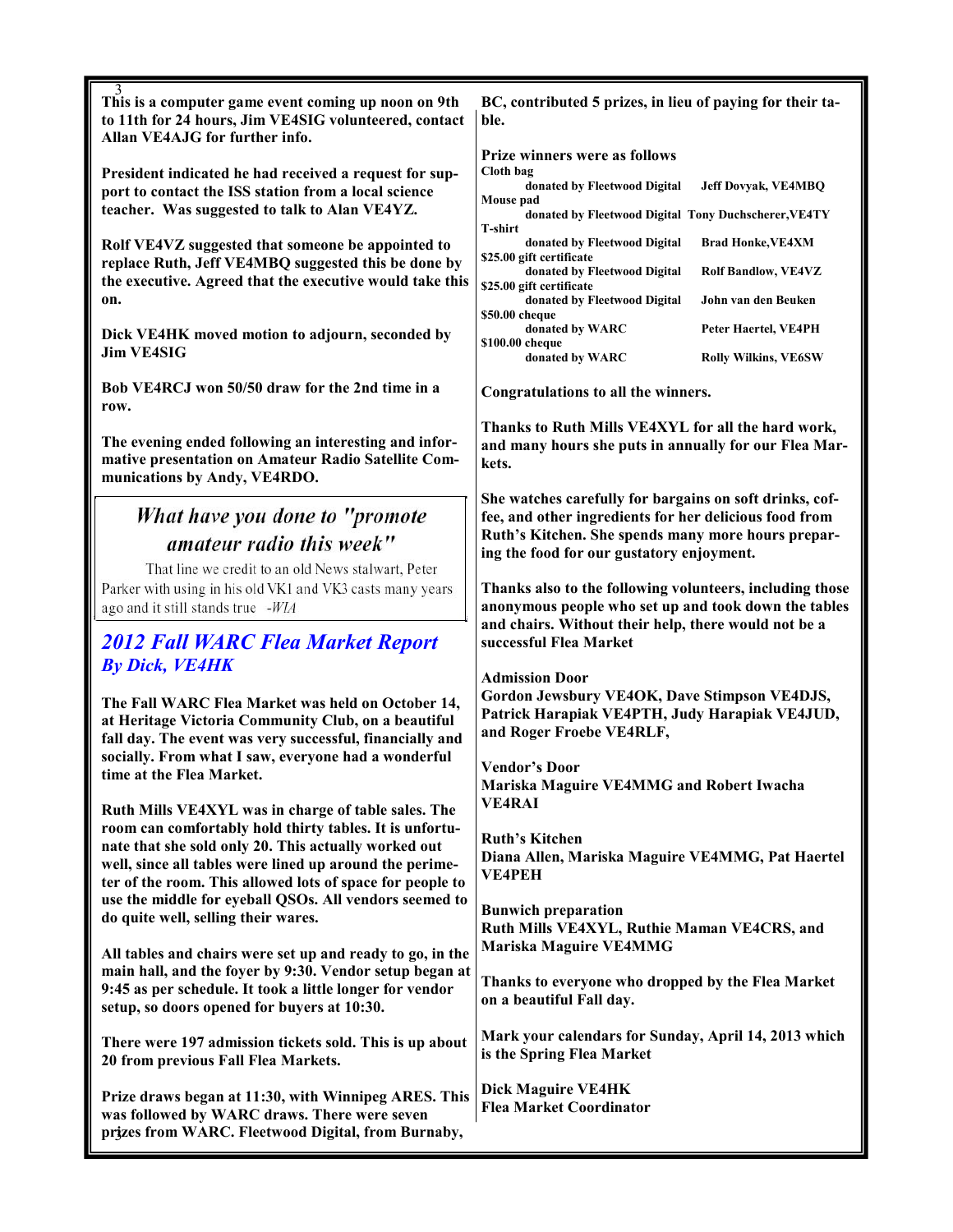#### 4 Winnipeg ARES Jeff Dovyak VE4MBQ ve4mbq@rac.ca

October was a busier month than expected, from prealerts for rural wildfires, a planned exercise with the City of Winnipeg, a call-out for Severe Winter Storms, a planned public service event and our Annual General Meeting in addition to our fundraising operation at the WARC Flea Market.

The Wildfires in SE Manitoba in early Oct were like déjà vu. Knowing the communications problems that were experienced in OCT 2011, as Acting SEC I initiated a poll of ARES Units in Manitoba to determine who was available for a minimum 3-day deployment if a municipal or provincial request came in for ARES to be deployed. Three ARES members very quickly advised that they were available for deployment: VE4s KAZ, DDW & BOZ

Later in the week VE4SIG advised that he could be available to deploy if necessary. Ultimately there were no municipal or provincial requests for ARES deployment.

Eleven Winnipeg ARES members participated in Exercise Dethroned, a Manitoba Hydro Exercise that the City of Winnipeg Participated in – as a very small part of the City Emergency Preparedness Program we were involved (ARES Exercise-103). The scenario was a natural gas leak leading to an explosion in a downtown hydro substation causing a large hydro outage downtown with many places being evacuated. We tend to support the Public Aid Sector (since Emergency Social Services folks by and large do not have two-way radio). ARES was tasked with establishing virtual Amateur Stations at the ESS Command Post, a primary Reception Centre and a secondary Reception Centre. A couple of challenges came up that we had previously not considered so it will be fun to consider mitigation strategies. At least two Winnipeg ARES members took vacation time to participate. Thanks to VE4s: SIG, DJS, JAH, ESX, HK, KAZ, BN, AJO, SE, JNF & MBQ.

4 ARES DEC Gord Snarr VE4GLS demonstrated that The Severe Winter Storm that struck SE Manitoba in early OCT was somewhat of a mixed blessing. It seemed to put paid to the Wildfire situation but caused extensive power outages from Vita to Little Grand Rapids as well as interruption of land-line telephone in some areas and perhaps some cellular coverage too. The Manitoba Emergency Coordination Centre was opened FRI morning 05 OCT and members of the Interagency Emergency Preparedness Committee were summoned to staff their positions in the ECC. Fortunately I was already on a planned Vacation Day so once a family concern was addressed I was able to attend the ECC. En route a conversation with South-Central

Gord's area was "ok" and that he did not have anyone immediately available for deployment if required (given the highway conditions we would have to depend on Amateurs in place for this, not traveling to a distant point). The VE4EMO Team was advised that the ECC had been open and that their availability over the weekend should be advised.

Telephone contact was made with ARES ECs in Pinawa, RM of Brokenhead & RM of Springfield. Several members of the Winnipeg ARES VE4EMO Team indicated availability to staff VE4EMO if required Friday and over the Thanksgiving weekend. Ultimately Manitoba Hydro was able to restore service to the majority of affected areas earlier than expected and we did not have to staff VE4EMO over the weekend. The few hours that I spent at the ECC were a great way to re-familiarize myself with WebEOC – a refresher for the VE4EMO Team is planned later this fall. Thanks to VE4s SE, RAI, HK, MAQ, HAZ, ESX & MBQ.

Ed Horton VE4EIH and his team of VE4s GWN, YYL, SYM, SIG & CHT did a great job running the Winnipeg ARES Tables at the Fall WARC Flea Market.

The following contributed items or articles for our Silent Auction or put in sweat equity with Ed leading up to the Flea Market day:

David Rosner VE4DAR Dick Maguire VE4HK Mariska Maguire VE4MMG Glen Napady VE4GWN Rosi Napady VE4YYL Tom Mills VE4SE Ruth Mills VE4XYL Darcy Wilson VE4DDW Alan Thoren VE4YZ Micro High Tec (George Hill VE4GDH) Manitoba Public Insurance Corporation.

On behalf of Winnipeg ARES I would like to thank all those who donated their stuff or their time to making our Silent Auction a success – of course without people purchasing Silent Auction Tickets we'd be in trouble so Thank You to all of those silent supporters of Winnipeg ARES!

The winners of our seven prize lots were:

Lot 1 MPIC Gift Pack was Gord Jewsbury VE4OK Lot 2 Weather Radio Gift Pack Ed Evanko VE4EDE Lot 3 Picture Frame Pack. Glen Napady VE4GWN Lot 4 DVD Player Roger Froebe VE4RLF Lot 5 Day Planer prize pack Yves Remillard VE4DY Lot 6 Coffee Pack Darcy Wilson VE4DDW Lot 7 Cleaning Supplies Frank Alberni VE4YR.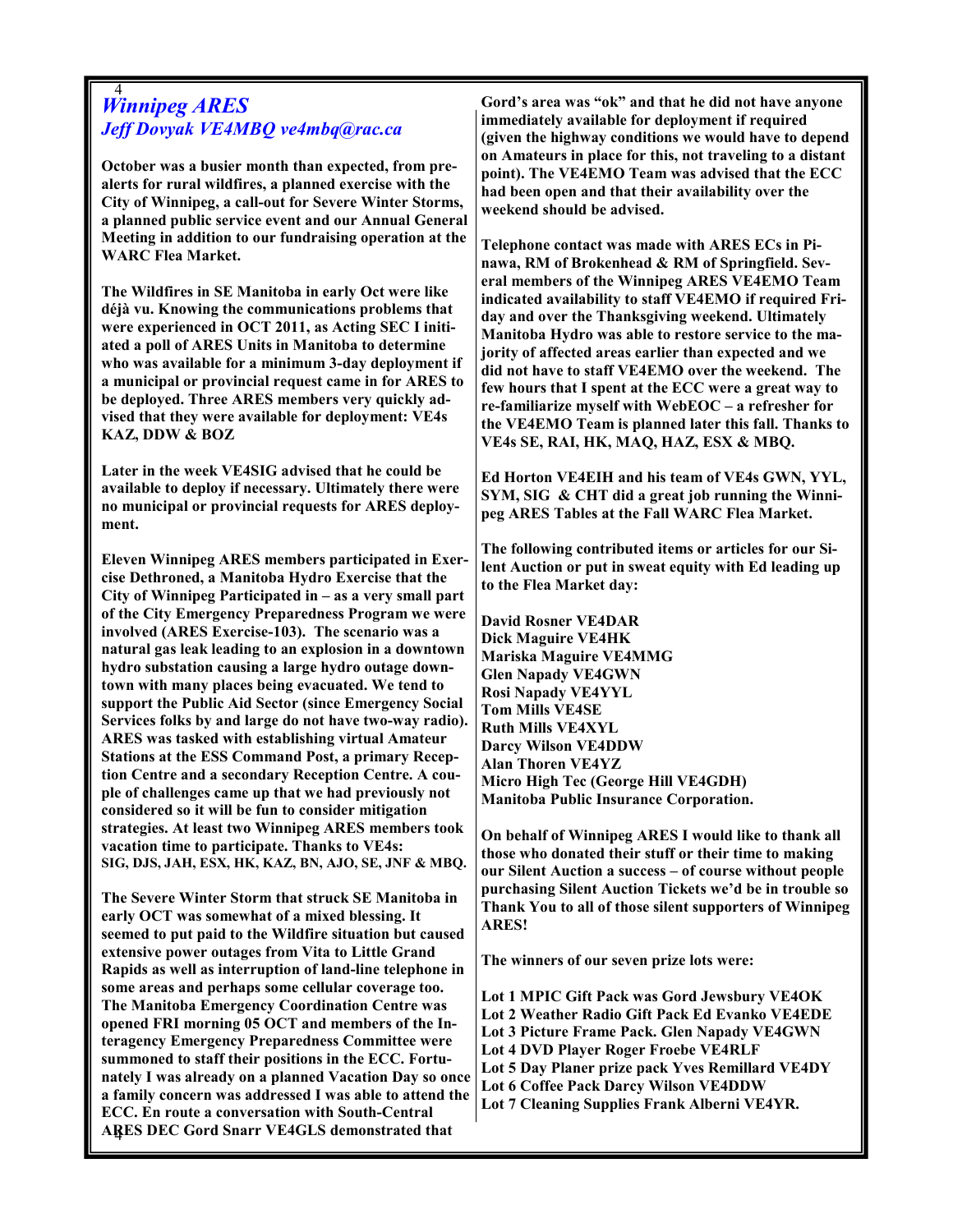5 Our Annual General Meeting had a packed agenda. We started with Darcy Wilson VE4DDW giving us a presentation on the Mobile Emergency Communications group http://www.ve4mec.ca , went into the Business Meeting where the 2011-12 Financial Statement and 2012-13 Budget were approved. Our officers were returned by acclamation:

| President        | <b>Glen Napady VE4GWN</b>     |
|------------------|-------------------------------|
| <b>Secretary</b> | Dick Maguire VE4HK            |
| <b>Treasurer</b> | <b>Susan Collings VE4SYM.</b> |

Rounding out the Winnipeg ARES Leadership Team for 2012-13 are:

| AEC                       | <b>Glen Napady VE4GWN</b> |
|---------------------------|---------------------------|
| AEC                       | <b>Norm Coull VE4EH</b>   |
| PIO                       | <b>Jim Sutton VE4SIG</b>  |
| Web-Master                | <b>Kent Haase VE4KEH</b>  |
| <b>Fund-Raising Chair</b> | <b>Ed Horton VE4EIH.</b>  |

In the past year Winnipeg ARES has been involved with:

| <b>Alerts, Call-Outs, Exercises or Tests</b> |    |
|----------------------------------------------|----|
| <b>Public Service Events</b>                 |    |
| <b>Education Meetings</b>                    | 10 |

Not a Winnipeg ARES operation but VE4s WR, AJO & CY were involved 17-19 OCT in an HF Exercise based in BS that was associated with public Safety Canada. Wayne & Ellis operated VE4PSC and Jim looked after the mobile component.

Even though this is a Winnipeg ARES report I would be remiss not to recognize John Gowron VE4ADS EC Springfield ARES and Bill Simm VE4ALW Portage la Prairie ARES for successfully completing the Manitoba EMO "Manitoba Emergency Management" Course in Beausejour in late SEP..

October wasn't even over and 31 Winnipeg ARES members & affiliates provided volunteer Amateur Communication for the WFPS Half-Marathon. Thanks to Bruce Johnson VE4KQ and Wayne Warren VE4WR for use of their repeaters for the event and thanks to WFPS for use of their Mobile Command Vehicle as the Net Control location. Thanks to our event volunteers:

Ryan Evans, VA4AJG and VE4s PGL, ESA, CHT, MMG, HK, GWN, YYL, SE, XYL, JAH, DXR, HAY, EH, KEH, GMT, ACX, STS, DJS, JNF, TRO, SYM, KAZ, SIG, EIH, DLA, CDM, AFL, GKS & MBQ.



Net Control **Operators** Derek Hay, VE4HAY & Norm Coull,VE4EH Inside WFPS Mobile Command Vehicle

Harm VE4HAZ ran in the Half-Marathon and sent along this link to a course video: https://www.youtube.com/watch?v=V-OJdjaiFwU&fb\_source=message

Treasurer Susan VE4SYM & Web-Master Kent VE4KEH have been collaborating on implementing a system whereby Winnipeg ARES members can pay their annual dues via PayPal. Winnipeg ARES members can still renew with cash or cheque if that is what they prefer. For those who prefer to renew by PayPal please go to: http://winnipegares.ca/membership.html

Congratulations to Allan Grant VA4AJG, Allan completed the Winnipeg Emergency Management or "WEM" Course in mid-OCT. Welcome to new Winnipeg ARES members Ryan Evans VA4MAC and Leor Drory VE4DXR.

Our next General Meeting is TUE 20 NOV 1900h at Sir Wm Stephenson Library 765 Keewatin Street. Representatives from the City of Winnipeg Emergency Public Information Team (EPIT) will be doing a presentation "Using Social Media for Emergency Public Information".

#### MANITOBA ARES CANWARN PROGRAM "REPORTABLE" WINTER WEATHER REVISED DEC 2008, VERIFIED SEP 2012

LOW VISIBILITY (<1 KM FOR SNOW OR BLOWING SNOW, <1/2 KM FOR FOG)

FREEZING RAIN or FREEZING DRIZZLE or ICE PEL-LETS

SNOWFALL ACCUMULATIONS OVER 5 cm

RAIN THAT CHANGES TO SNOW or FREEZING RAIN (or Vice Versa)

Spotters are encouraged to pass along any reports of power outages or dangerous roads due to weather conditions. There will not generally\* be an amateur net in operation, so phone your report in via the 1-800 number received at Spotter Training. The PUBLIC number is 1-800-239-0484

\*\* CONSIDER Participation in: MMWX NET 3743 kHz LSB approx 0830h local

MMWX Net Manager may collate severe winter weather reports and forward to PASPC.

Verified with James Cummine Severe Weather Program Manager PASPC 17 SEP 2012.

Jeff Dovyak VE4MBQ EC Winnipeg ARES Capital Region DEC Manitoba ARES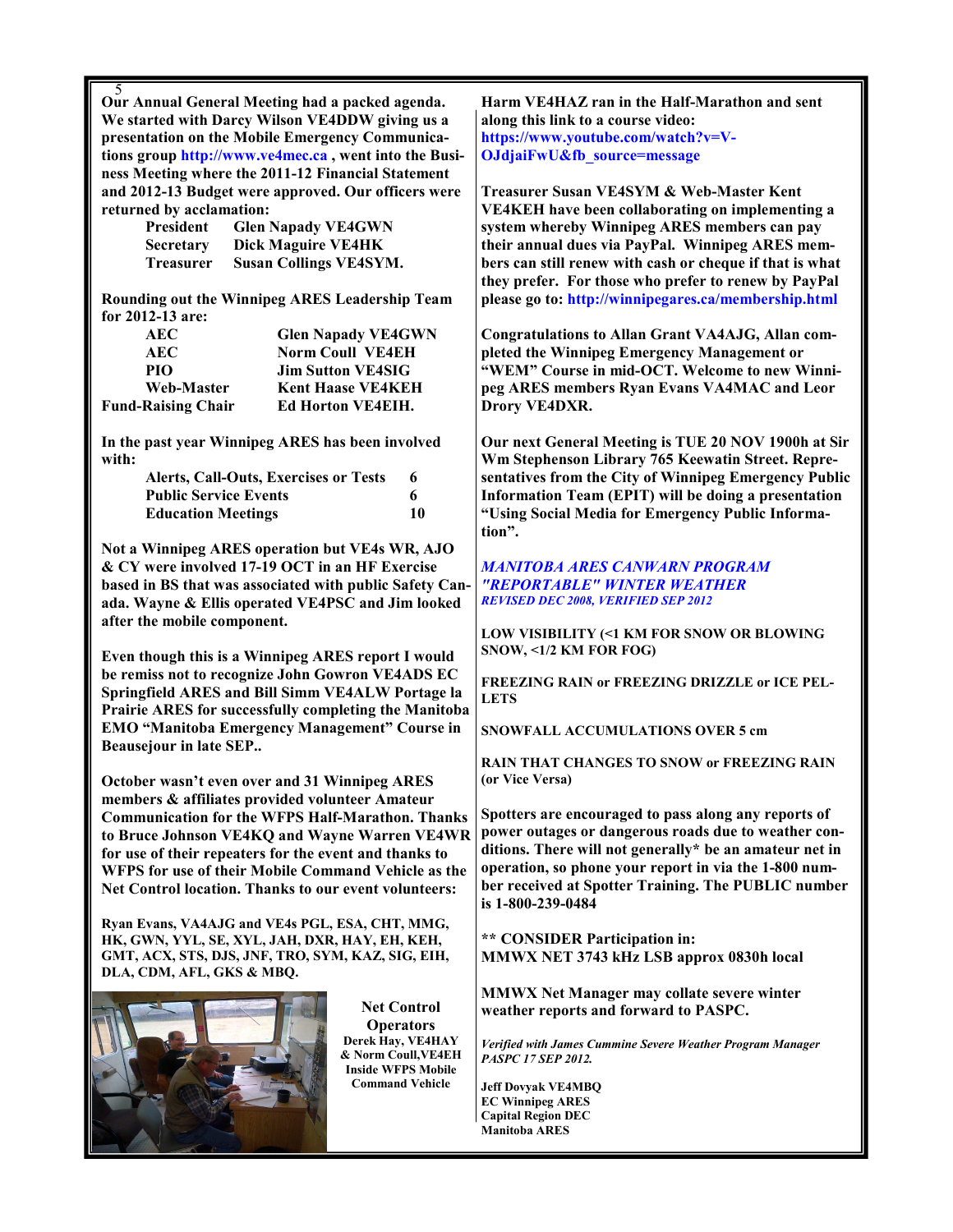#### 6 WARC's Basic Short Courses By David VE4DAR



Basic Short Course 2 -- first class

Yesterday, 15 of the original 18 enrolled in the Basic Short Course 2 wrote Industry Canada's exam. Seven passed; four with Basic plus (mark of 80 and above) giving them HF privileges from the start. Disappointment in the remainder was short-lived as they began asking about rewriting the exam. Adam VE4SN reminded all they could rewrite with the next class, or by arrangement with him or another examiner.

Be cheered by the fact that WARC now has 19 new hams and more after rewrites.



RAC President Geoff Bawden, VE4BAW, teaching in Winnipeg

6 "Attention New Hams" Make one of your goals to obtain the ... "WORKED ALL WINNIPEG AWARD" Work 25 Stations Within Winnipeg Direct contact via "Any mode/any band" (Stations outside Manitoba within North America require 15 contacts and stations outside North America require 10 contacts) Full details/rules are posted on our web site http://www.winnipegarc.org/awards.html



Peter ,VE4TTH, instructing BSC 2



BSC 2 writing final exam

BSC 3 is planned for Jan 12 – Feb 2 at the Seniors. Course revisions include moving to four Saturdays and replacing the course booklet with Basic Study Guide, 8<sup>th</sup> ed. Also, there will be pre-course assignments. And some new instructors will be honing their teaching skills.

After course details have been finalized, student registration will open, and applications will be taken on a first come, first served basis. Meanwhile, listen for the new grads and help them get their Worked All Winnipeg Awards from Dick VE4HK.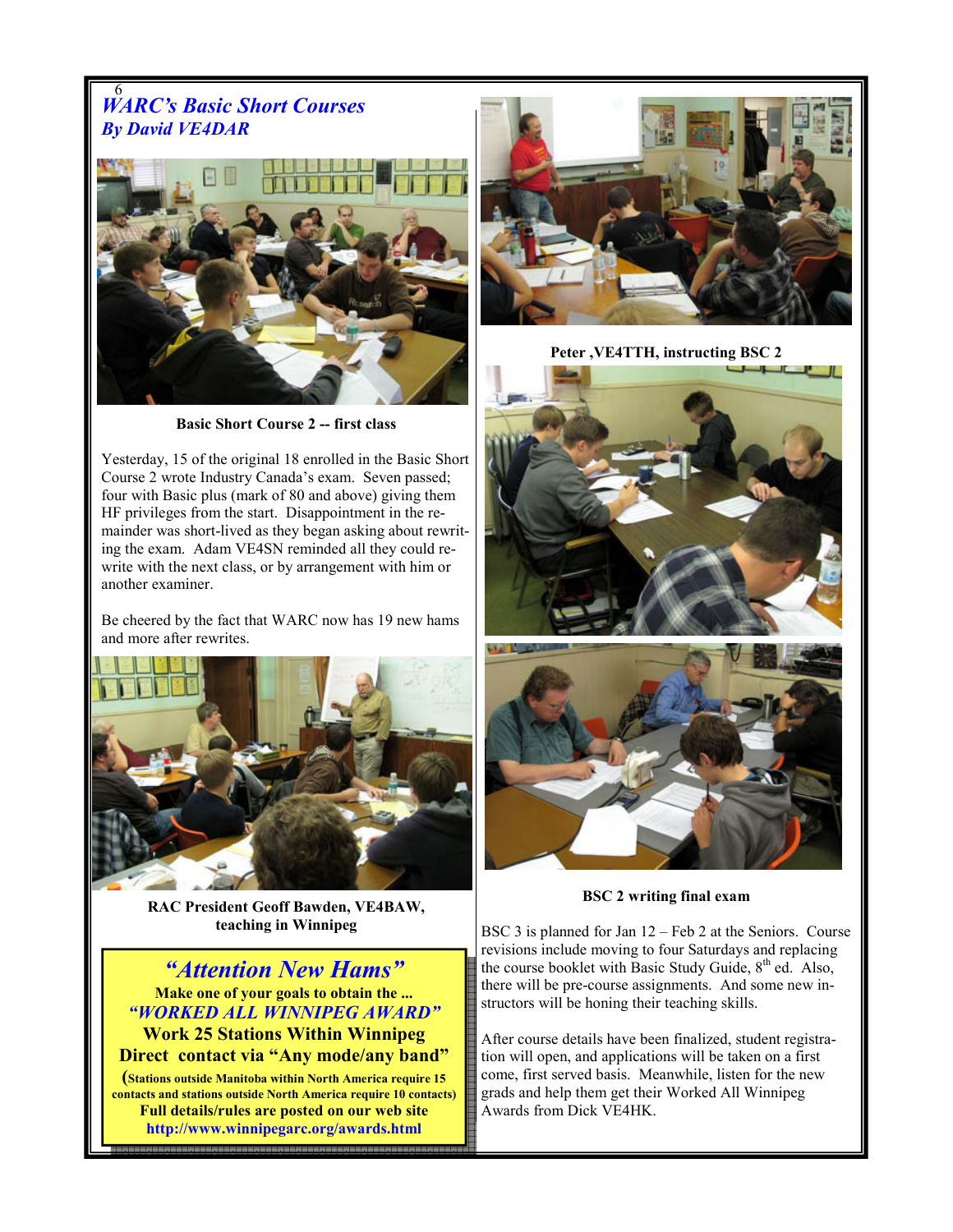

#### RAC Bulletin 2012-062E - Allan Boyd AE3AJB 2012-10-25

It is with great pleasure that I forward this news item concerning our Ontario North Section Manager Al Boyd VE3AJB. Al has been a huge supporter of the RAC as Ontario Section Manager for the past number of years, and it is great to see him professionally recognized for his contribution to the citizens of Ontario. Congratulations Al!

Oct 23, 2012- 12:23 PM By: Sudbury Northern Life Staff

Manitoulin Island Ontario Provincial Police's longestserving full-time member has been recognized with an OPP Accolade award for his dedication to the service, according to a news release.

Provincial Const. Al Boyd joined the OPP in 1981. He was assigned to the Manitoulin detachment where he has served ever since, "dedicating himself to his family, his policing career and his community," said the OPP in the news release

The Accolade award recognizes an individual whose actions and behaviours demonstrate and/or exceed commitment to the OPP and their communities; excellent and consistent performance; exceptional customer service over a sustained period; strong support for colleagues; team spirit; a commitment to professional or personal learning; sharing ideas to increase program efficiency and effectiveness; humanitarian actions that personify OPP values; exemplary efforts in assisting the public in unfortunate circumstances; and selfless personal investment off the job requiring time and effort in support of someone else that goes beyond the pursuit of personal success and recognition.

tachment commander. Boyd holds the position of community service officer for Manitoulin detachment, North East Region. His strong work performance and exceptional skill set, including a background in community services, media relations, crisis negotiation and amateur radio, makes him a valuable asset to the OPP and the communities he serves, said Staff Sgt. Kevin Webb, Manitoulin de"It was my pleasure to nominate Al for an Accolade Award" said Webb in a news release. "Since joining the OPP, he has developed his role through outstanding and significant support to his colleagues at all rank levels, both uniformed and civilian."

"Al brings an enthusiastic professionalism to the projects he is involved with and his ideas and opinions respected. On a day-to-day basis, he consistently contributes to the goals and objectives of the OPP in service to the people of Ontario"

#### Doug Mercer CEC VO1DTM/VO1DM Chief Field Services Officer

Vernon Ikeda - VE2MBS/VE2QQ Pointe-Claire, Québec RAC Blog Editor/RAC E-News/Web News Bulletin Editor

#### RAC Bulletin 2012-060E - NARED database 2012-10-09

Work has begun on the development of a new database for ARES/EmmCom personnel. Particular attention is being placed on confidentially, in response to concerns of amateurs across the country.

In order, to ascertain the volume which we will be required to accommodate, we are requesting that Section Managers (SM's) request their Emergency Coordinators (EC's) to provide a list of their ARES members . The only information required is a name and call sign. This information will not be placed on a database. In addition, we would like each group to provide an estimate of the net growth their organization anticipates annually.

I am requesting that responses be sent to racnared@gmail.com by November 15, 2012. Any questions can also be forwarded to the same address.

Pat Barrett – VE3RNH NARED Manager

Doug Mercer CEC VO1DTM/VO1DM Chief Field Services Officer

Vernon Ikeda - VE2MBS/VE2QQ Pointe-Claire, Québec RAC Blog Editor/RAC E-News/Web News Bulletin Editor

\*\*\*\*\*\*\*\*\*\*\*\*\*\*\*\*\*\*\*\*

Consider Joining RAC Today https://www.rac.ca/store/membership-form-e.htm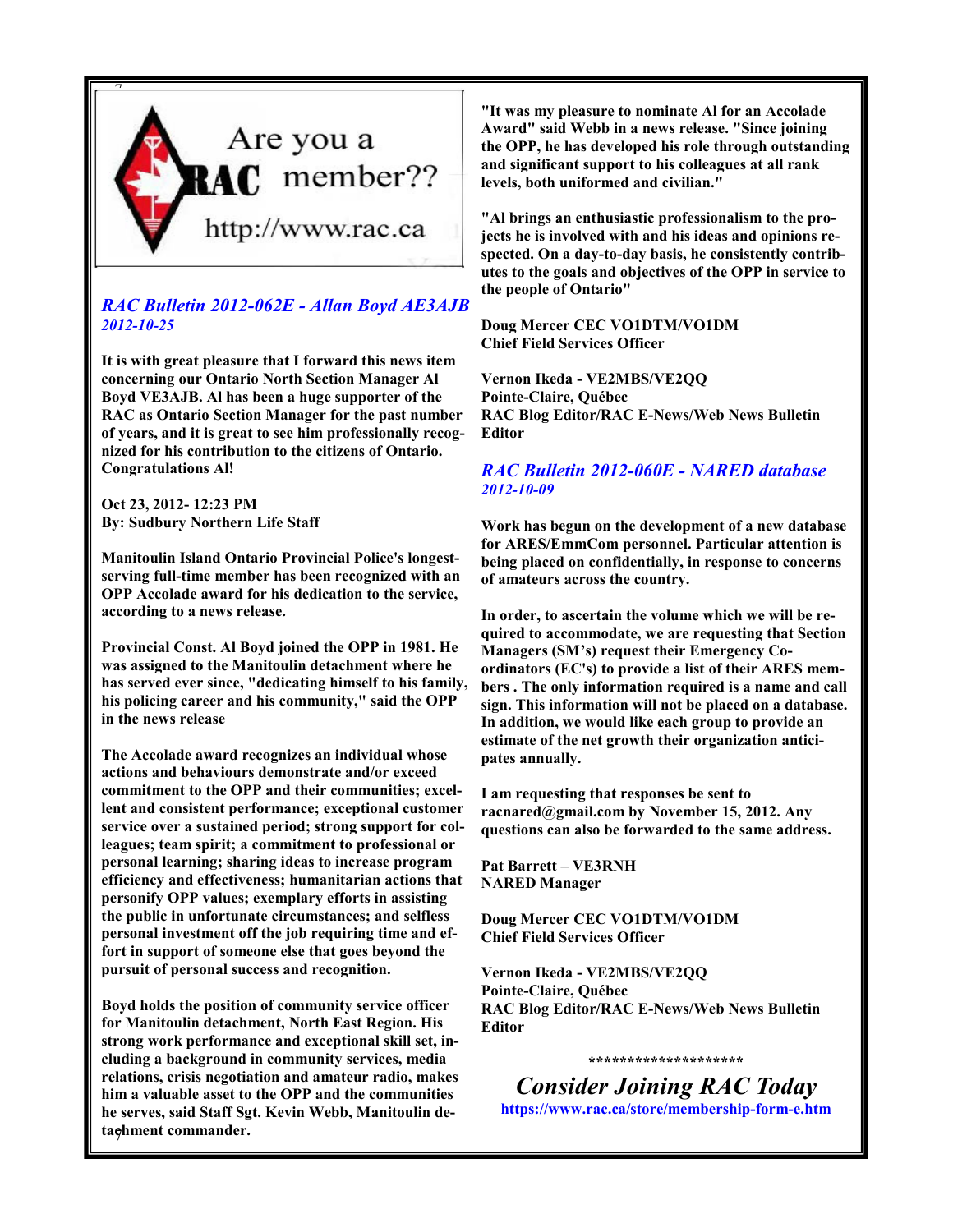| 8<br><b>Contest Calendar</b>                                |                                            | <b>Into December</b>                                                            |                                                |
|-------------------------------------------------------------|--------------------------------------------|---------------------------------------------------------------------------------|------------------------------------------------|
| <b>Extracted From</b>                                       |                                            | <b>TARA RTTY Melee</b>                                                          | 0000Z-2400Z, Dec 1                             |
| http://www.hornucopia.com/contestcal/                       |                                            | <b>ARRL EME Contest</b>                                                         | 0000Z, Dec 1                                   |
|                                                             |                                            |                                                                                 | to 2359Z, Dec 2                                |
| <b>For November</b>                                         |                                            | Wake-Up! QRP Sprint                                                             | 0600Z-0629Z, Dec 1                             |
| <b>EANET Sprint</b>                                         | 0800Z-1200Z, Nov 11                        |                                                                                 | and 0630Z-0659Z, Dec 1                         |
| <b>NAQCC-EU Monthly Sprint</b>                              | 1800Z-2000Z, Nov 12                        |                                                                                 | and 0700Z-0729Z, Dec 1                         |
| <b>QRP Fox Hunt</b>                                         | 0200Z-0330Z, Nov 14                        |                                                                                 | and 0730Z-0800Z, Dec 1                         |
| <b>CWops Mini-CWT Test</b>                                  | 1300Z-1400Z, Nov 14                        | <b>TOPS Activity Contest</b>                                                    | 1600Z, Dec 1<br>to 1559Z, Dec 2                |
|                                                             | and 1900Z-2000Z, Nov 14                    | <b>SARL Digital Contest</b>                                                     | 1300Z-1600Z, Dec 2                             |
|                                                             | and 0300Z-0400Z, Nov 15                    | <b>ARS Spartan Sprint</b>                                                       | 0200Z-0400Z, Dec 4                             |
| <b>RSGB 80m Club Sprint, SSB</b>                            | 2000Z-2100Z, Nov 14                        | <b>QRP Fox Hunt</b>                                                             | 0200Z-0330Z, Dec 5                             |
| <b>NAQCC Straight Key/Bug Sprint</b>                        |                                            | <b>QRP Fox Hunt</b>                                                             | 0200Z-0330Z, Dec 7                             |
|                                                             | 0130Z-0330Z, Nov 15                        | <b>NCCC Sprint</b>                                                              | 0230Z-0300Z, Dec 7                             |
| <b>QRP Fox Hunt</b>                                         | 0200Z-0330Z, Nov 16                        | <b>ARRL 10-Meter Contest</b>                                                    | 0000Z, Dec 8                                   |
| <b>NCCC Sprint</b><br><b>YO International PSK31 Contest</b> | 0215Z-0300Z, Nov 16                        |                                                                                 | to 2359Z, Dec 9                                |
|                                                             | 1600Z-2200Z, Nov 16                        | 0000Z-2359Z, Dec 9<br><b>SKCC Weekend Sprintathon</b>                           |                                                |
| <b>CQ SA SSB Contest</b>                                    | 0000Z-2400Z, Nov 17                        | NAQCC Straight Key/Bug Sprint 0130Z-0330Z, Dec 12                               |                                                |
| <b>SARL Field Day Contest</b>                               | 1000Z, Nov 17                              | <b>QRP Fox Hunt</b>                                                             | 0200Z-0330Z, Dec 12                            |
|                                                             | to 1000Z, Nov 18                           | <b>CWops Mini-CWT Test</b>                                                      | 1300Z-1400Z, Dec 12<br>and 1900Z-2000Z, Dec 12 |
| <b>LZDX</b> Contest                                         | 1200Z, Nov 17                              |                                                                                 | and 0300Z-0400Z, Dec 13                        |
|                                                             | to 1200Z, Nov 18                           |                                                                                 |                                                |
| <b>Feld Hell Sprint</b>                                     | 1600Z-1800Z, Nov 17                        |                                                                                 |                                                |
| <b>All Austrian 160-Meter Contest</b>                       | 1600Z, Nov 17                              | <b>Good Luck In The Contest</b>                                                 |                                                |
|                                                             | to 0700Z, Nov 18                           |                                                                                 |                                                |
| <b>NA Collegiate ARC Championship, SSB</b>                  |                                            | **************************                                                      |                                                |
|                                                             | 2100Z, Nov 17<br>to 0300Z, Nov 19          |                                                                                 |                                                |
| RSGB 2nd 1.8 MHz Contest, CW                                | 2100Z, Nov 17                              |                                                                                 |                                                |
|                                                             | to 0100Z, Nov 18                           |                                                                                 |                                                |
| <b>ARRL Sweepstakes Contest, SSB</b>                        | 2100Z, Nov 17                              | Maniboba Rep                                                                    |                                                |
|                                                             | to 0300Z, Nov 19                           |                                                                                 |                                                |
| <b>EPC PSK63 QSO Party</b>                                  | 0000Z-2400Z, Nov 18                        |                                                                                 |                                                |
| <b>Homebrew and Oldtime Equipment Party</b>                 |                                            |                                                                                 |                                                |
|                                                             | 1300-1500Z, Nov 18 (40m)                   | The Manitoba Repeater Society operates and                                      |                                                |
|                                                             | and 1500-1700Z, Nov 18 (80m)               | maintains a linked repeater system across south-                                |                                                |
| Run for the Bacon QRP Contest 0200Z-0400Z, Nov 19           |                                            | ern Manitoba, including Winnipeg.                                               |                                                |
| <b>ORP Fox Hunt</b>                                         | 0200Z-0330Z, Nov 21                        |                                                                                 |                                                |
| <b>QRP Fox Hunt</b><br><b>NCCC Sprint</b>                   | 0200Z-0330Z, Nov 23<br>0230Z-0300Z, Nov 23 | If you are a user of any of these repeaters, we urge                            |                                                |
| CQ Worldwide DX Contest, CW                                 | 0000Z, Nov 24                              | you to support the group by becoming a member.                                  |                                                |
|                                                             | to 2400Z, Nov 25                           | VE4MAN - Starbuck, VE4CDN - Morris,                                             |                                                |
| <b>SKCC Sprint</b>                                          | 0000Z-0200Z, Nov 28                        | VE4PLP - Portage, VE4MRS - Bruxelles,                                           |                                                |
| <b>QRP Fox Hunt</b>                                         | 0200Z-0330Z, Nov 28                        | VE4GIM - Gimli, VE4MIL - Milner Ridge                                           |                                                |
| <b>CWops Mini-CWT Test</b>                                  | 1300Z-1400Z, Nov 28                        | VE4EMB - Hadashville, VE4FAL - Falcon Lake,                                     |                                                |
|                                                             | and 1900Z-2000Z, Nov 28                    | VE4WPG - Winnipeg, VE4VJ - Winnipeg, VE4WRS<br>- Autopatch & IRLP link Winnipeg |                                                |
|                                                             | and 0300Z-0400Z, Nov 29                    |                                                                                 |                                                |
| <b>QRP ARCI Topband Sprint</b>                              | 0000Z-0600Z, Nov 29                        | Links to repeaters in Ontario, Brandon, Selkirk                                 |                                                |
| <b>RSGB 80m Club Sprint, CW</b>                             | 2000Z-2100Z, Nov 29                        | and soon to be the Dauphin & area.                                              |                                                |
| <b>QRP Fox Hunt</b>                                         | 0200Z-0330Z, Nov 30                        |                                                                                 |                                                |
| <b>NCCC Sprint</b><br><b>ARRL 160-Meter Contest</b>         | 0230Z-0300Z, Nov 30<br>2200Z, Nov 30       | info@mb-repeater-society.ca                                                     |                                                |
|                                                             | to 1600Z, Dec 2                            | http://www.mb-repeater-society.ca/                                              |                                                |
|                                                             |                                            | http://www.facebook.com/ManitobaRepeaterSociety                                 |                                                |
|                                                             |                                            |                                                                                 |                                                |
| 8                                                           |                                            |                                                                                 |                                                |